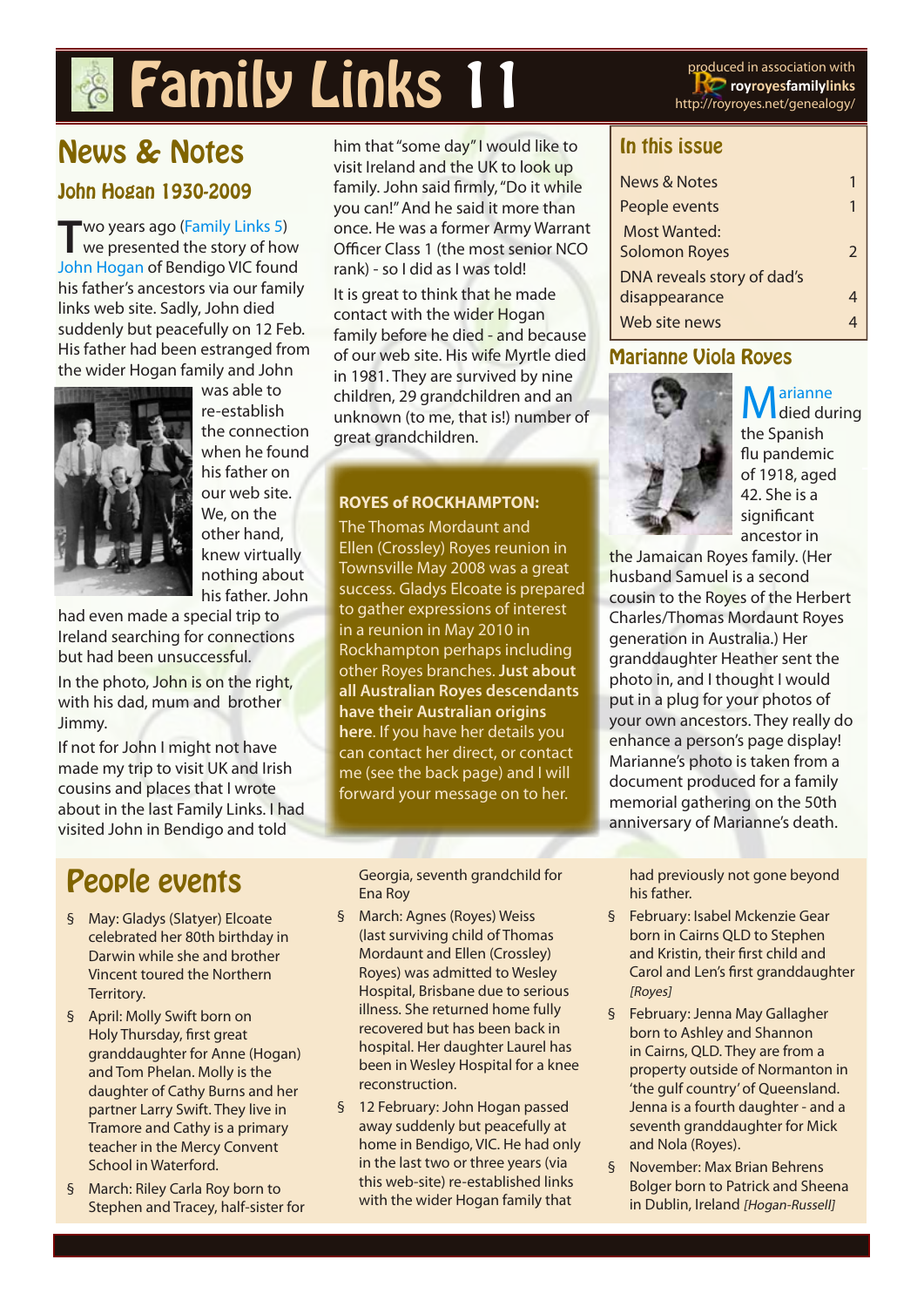## <span id="page-1-0"></span>**E** Most Wanted: Solomon Royes

Most wanted is a section on the web site that seeks to identify areas of family tree research where it would be nice to have more information. One of them surrounds Solomon Royes, silversmith of

Aldersgate Street, London, located opposite what is now the famous Barbican



development. Solomon is a direct ancestor of the Royes in Australia and Jamaica, being father of Charles John and Edward Hougham Royes. emigrants to Jamaica and Australia respectively. Some Luthers in Australia are also descendants.

Let's divide our discussion into what we know, what we can conjecture and what would be helpful to find out. Be alert! There's a Solomon Hougham, a Solomon Royes and a Solomon Hougham Royes in all this!

#### The Facts

#### **1. In Solomon Hougham's will (1818):**

Colomon Royes the elder (SRsr) is  $\mathbf{\mathcal{J}}$ nephew and partner of Solomon Hougham and is THE major beneficiary [he is clearly "adopted" by Solomon Hougham from early childhood when his father died while he was young (according to Gillian West's article) and while Solomon Hougham had no children - certainly sons - of his own]

Solomon Royes junior (SRjr) has a sister Lydia Sanigear - they are relatively minor beneficiaries.

Solomon Hougham's sister is Sarah Royes in Canterbury - SRsr's mother.

Mary Royes is a minor beneficiary.

[NOTE: Apart from Solomon Royes jr's relationship to Lydia Sanigear (sister) and Solomon Royes sr's to Solomon Hougham (nephew), the Royes's relationships are not specified]

#### **2. Gillian West's article**

Gillian West's article "Huffam<br>Gand Son" (see in the Histories

section of the web site) refers to two Solomon Royes's cousins ("father and son") who also were goldsmith apprentices.

Solomon Royes married Solomon Hougham's daughter Mary.

[**BUT** Solomon Royes is referred to as nephew and not son-in-law - surely he would have identified his daughter, if he had one. Gillian West is wrong on at least this point. See also the use of the name Mordaunt at item 4.]

#### **3. International Genealogical Index**

Colomon Royes' children seem  $\mathbf{\mathcal{J}}$  to be well documented in the IGI (the sources for which are St

Botolph's and St Sepulchre's parish records) - an \* indicates those



mentioned in Solomon Royes' will of 25 June 1842:

#### *St Botolph's Church*

mother Ann Hannah

1802 William

mother Mary or Mary Hougham: 1804 Samuel Tyssen - in Australia about 1829-30

- 1806 George Hougham died as child
- 1808 Maria\* (Luther) in Australia from 1838

1811 Caroline

1812 Sophia Mary

1813 Charles John - migrated to Jamaica

1814 George Hougham

1817 Emily\* (Bell) - in Australia 1838-50

1818 Edward Hougham - in Australia from 1838

#### *St Sepulchre's Church*

mother Mary or Mary Hougham

1819 Francis Hougham

1821 Adelaide Julia Radcliffe\*

1822 Henry Hougham - died as infant

#### *Tooting Graveney, Surrey and from Solomon Royes's will*

1824 Mary Hougham\*

#### *from other evidence*

???? Solomon Hougham - died 1837 in India

*possibly* 1801 Lydia (Sanigear) (sister of the above)

#### **4. The Royes use of the name Mordaunt**

t seems curious to me that<br>Mordaunt begins to be used as a t seems curious to me that middle name among the Royes four generations after Sarah Mordaunt married a Hougham. Just curious! However, the use of the name indicates that Solomon's wife comes through a connection to Sarah Mordaunt rather than as a daughter of Solomon Hougham.

#### **5. The Royes use of the name Hougham**

 $\bigcap$  t Botolph's register confirms that  $\bigcup$  Solomon uses the middle name Hougham for most of his sons and his daughter Mary.

**6. The marriage of Lydia Royes to William Sanigear**, the latter being mentioned twice in relation to Solomon Royes senior's will as a legal person. Remember that Lydia Sanigear is identified as Solom Royes jr's sister in Solomon Hougham's will.

### **Conjecture**

#### **Lydia**

There must be at least two Lydia's. We had only one Lydia Royes sister of Solomon senior - but the reference in Solomon's will demands a different solution because she is the wife of William Sanigear and the 1841 Census identifies her as being born about 1801. Since we already know that Solomon Royes's first wife was Ann Hannah and that he had a son William in 1802, and that he married Mary Hougham in 1804, it seems likely that Lydia Royes Sanigear was born into the first marriage.

This means that the Solomon Royes junior in Solomon Hougham's will was of the same marriage since Lydia is identified as his sister.

#### **Solomon Hougham Royes**

**It is clear that Solomon Hougham<br>Royes is the son of Solomon Royes** t is clear that Solomon Hougham - see his notes which identify three sources to back this up. It seems that we must also consider that he is the Solomon Royes who is Lydia's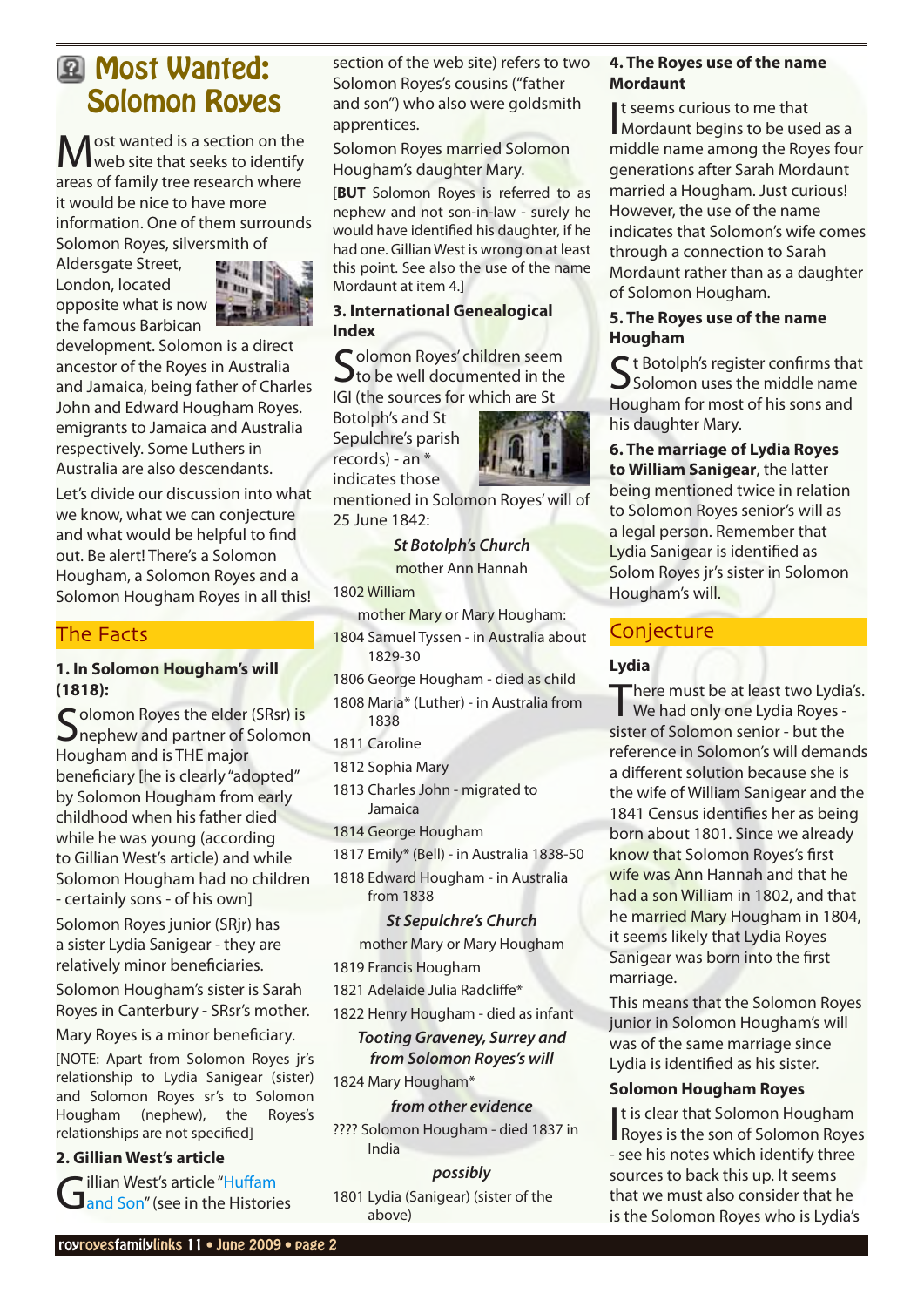